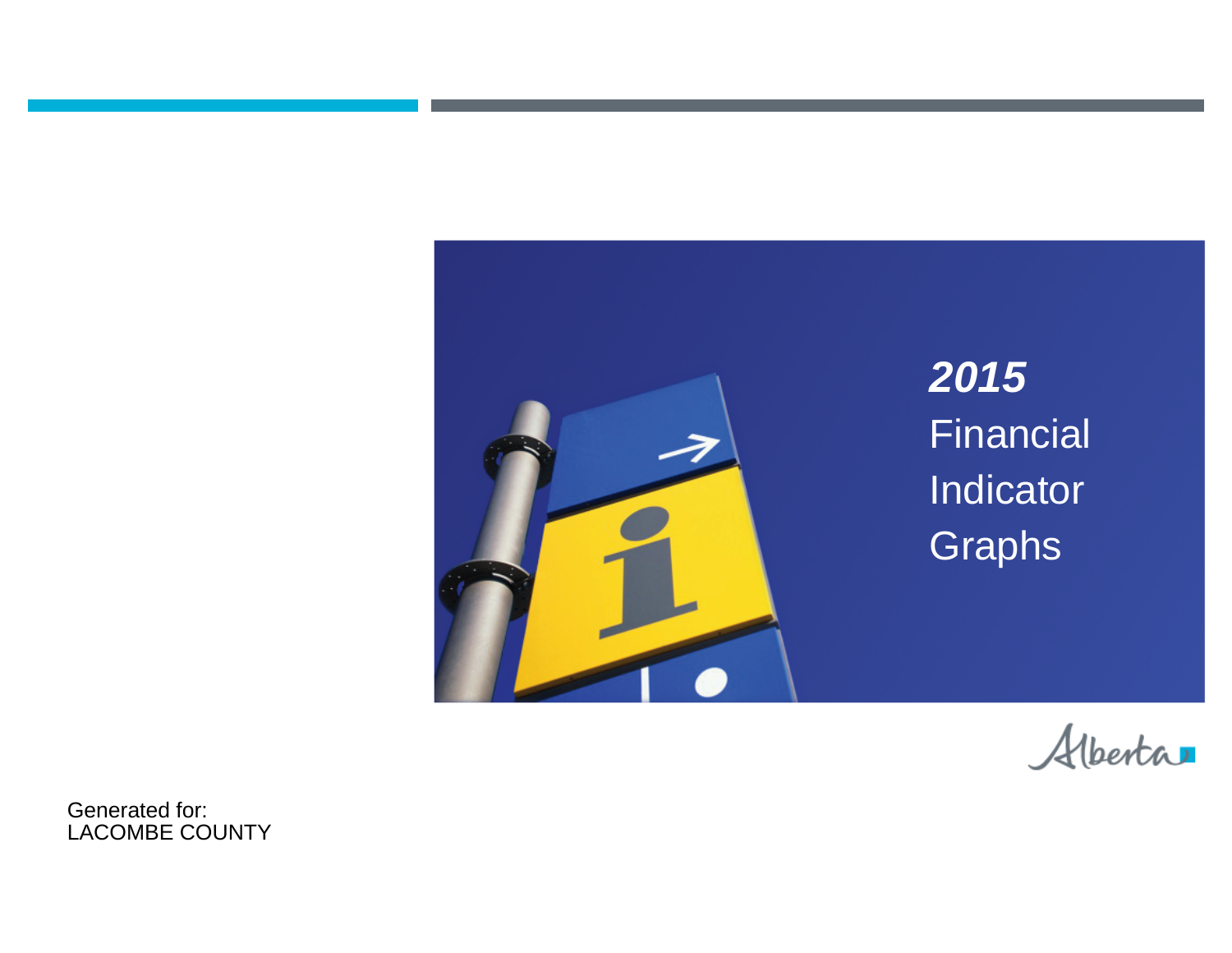The financial indicator graphs are intended to serve as a tool that may assist council and administration with operational decisions. The comparative measures may be useful in assessing past performance and for budget planning. Each municipality is compared to a group of similar size urban municipalities, or to rural municipalities with similar tax base. The comparison group is shown on the last slide.

Custom graphs can be created comparing your municipality to other Alberta municipalities.

Financial Advisory Services is available to assist you in interpreting the information contained in the graphs. Please be aware that advisors will not have access to any of the custom graphs you create, but would still be able to assist with the underlying formulas and data used to create all graphs.

It should be noted that that the financial indicator graphs are point-in-time documents. The system is updated daily as new information is added to the municipal financial database. As such graphs will reflect the current data set and the results will be subject to change as the database is updated and verified. However, most information from the previous reporting year will have been posted by the fall of the subsequent year.

Other points to note are:

- The range for most of the graphs is 2010 to 2015.

- Caution should be used when interpreting results as each municipality has unique characteristics affecting how it compares to the group. Also, circumstances may have changed since the December 31, 2015 reporting date.

Alberta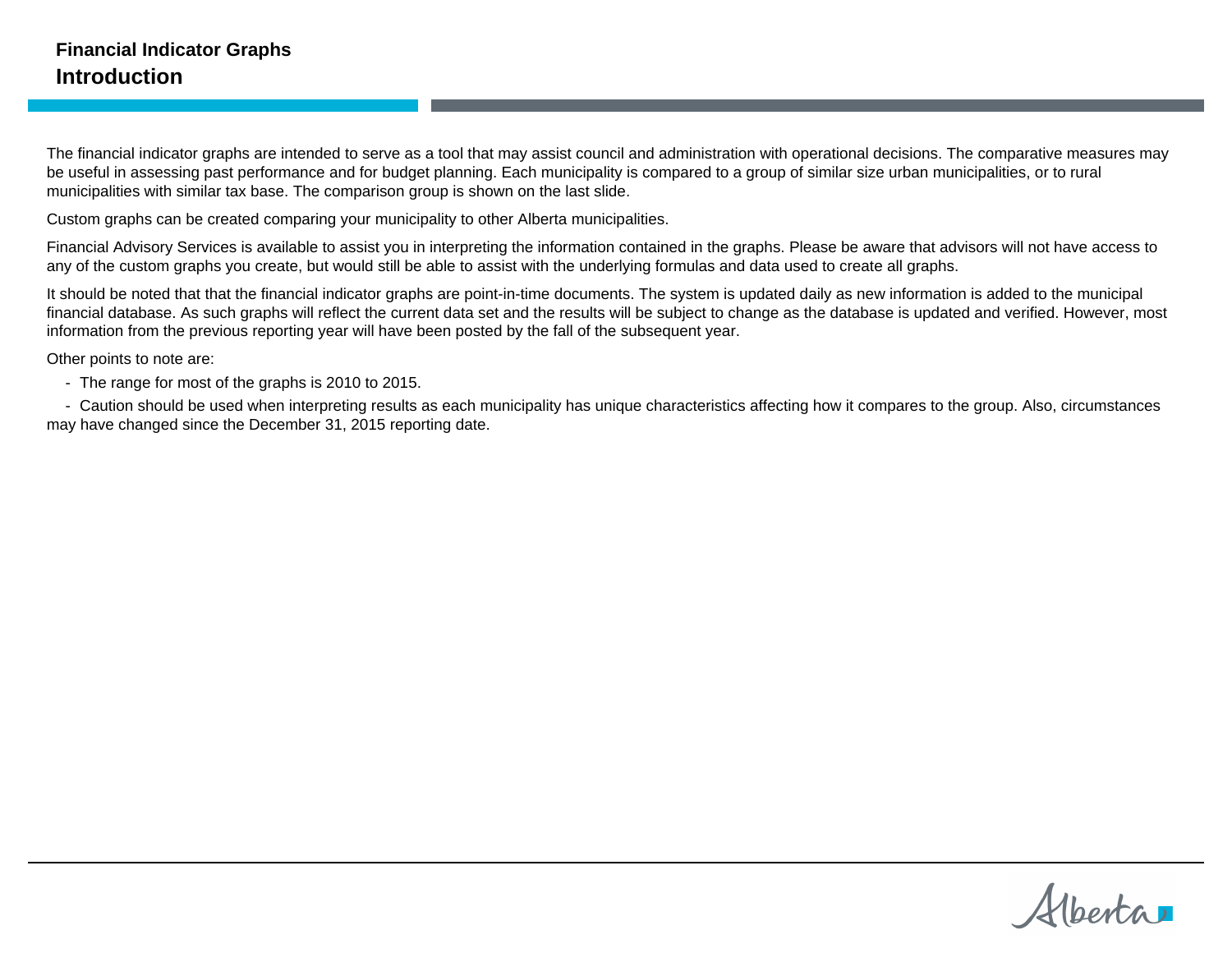#### **Financial Indicator Graphs Introduction**

#### **Financial Indicator Graphs include:**

- o Equalized Tax Rates Municipal/Residential/Non-Residential
- o Equalized Assessment Per Kilometer of Road
- o Non-Residential Equalized Assessment as % of Total
- o Tax Collection Rate
- o Debt & Debt Service as % of the Limits
- o Long Term Debt Per Capita
- o Major Revenue Sources Per Capita
- o Major Revenue Sources As % of Total Revenue (only 2015)
- o Broad Function Expenses Per Capita (only 2015)
- o Per Capita Expenses by Major Type:
	- Salaries, Wages & Benefits
	- Contracted & General Services
	- Materials, Goods, Supplies & Utilities
	- Bank Charges & Interest
	- Amortization
- o Net Book Value As % of Capital Costs
- o Accumulated Surplus Categories, As % (only 2015)
- o Accumulated Surplus Categories, Per Capita (only 2015)
- o Ratio of Current Assets to Current Liabilities

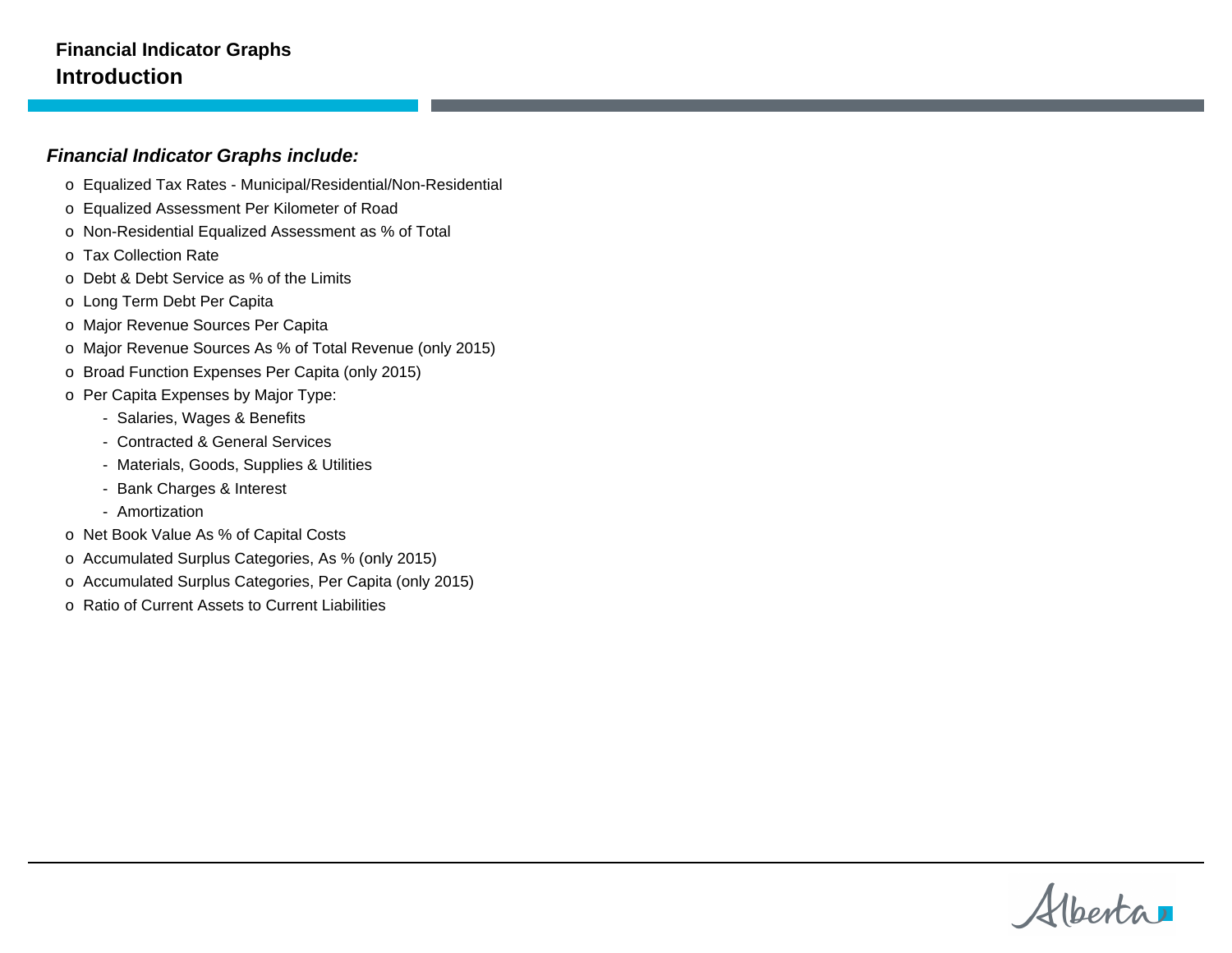## **Equalized Tax Rates: Net Municipal**



**Note:** Municipal Equalized Tax Rate is calculated based on total equalized assessment and net municipal property tax.

Alberta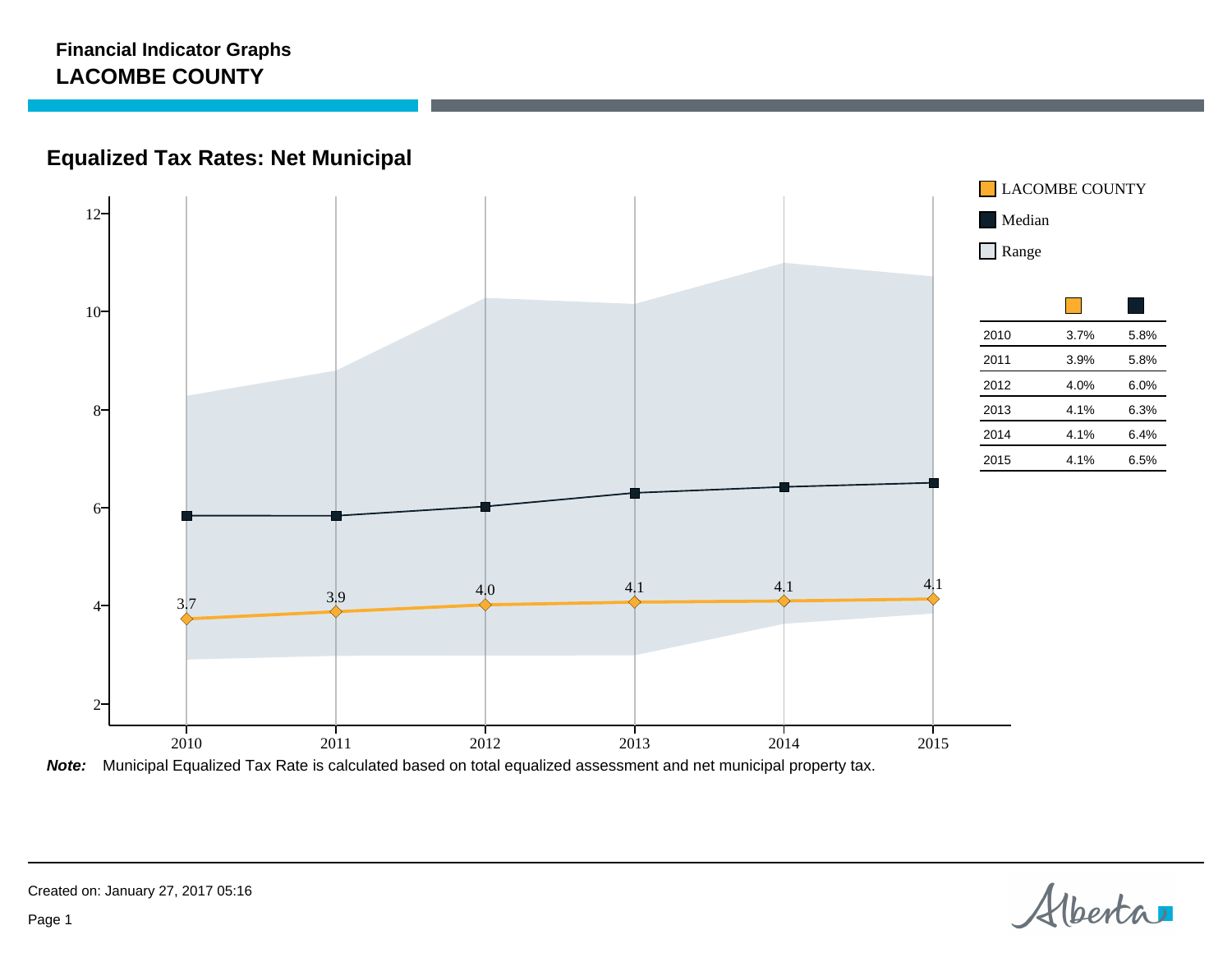## **Equalized Tax Rates: Residential**



**Note:** Residential Equalized Tax Rate is calculated based on gross residential property taxes and residential equalized assessment.

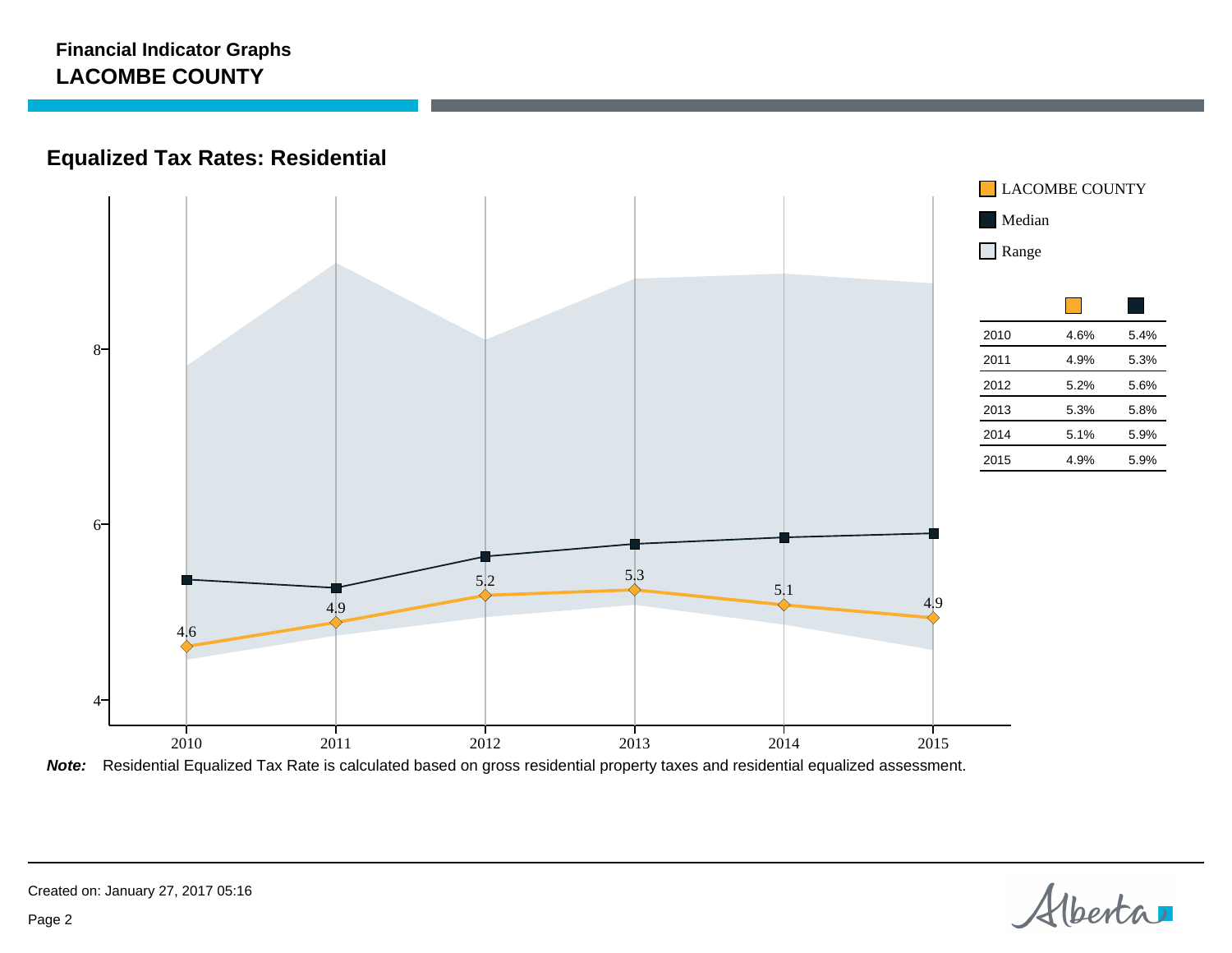## **Equalized Tax Rates: Non-Residential**



**Note:** Non-Residential Equalized Tax Rate is calculated based on gross non-residential property taxes and non-residential equalized assessment

Alberta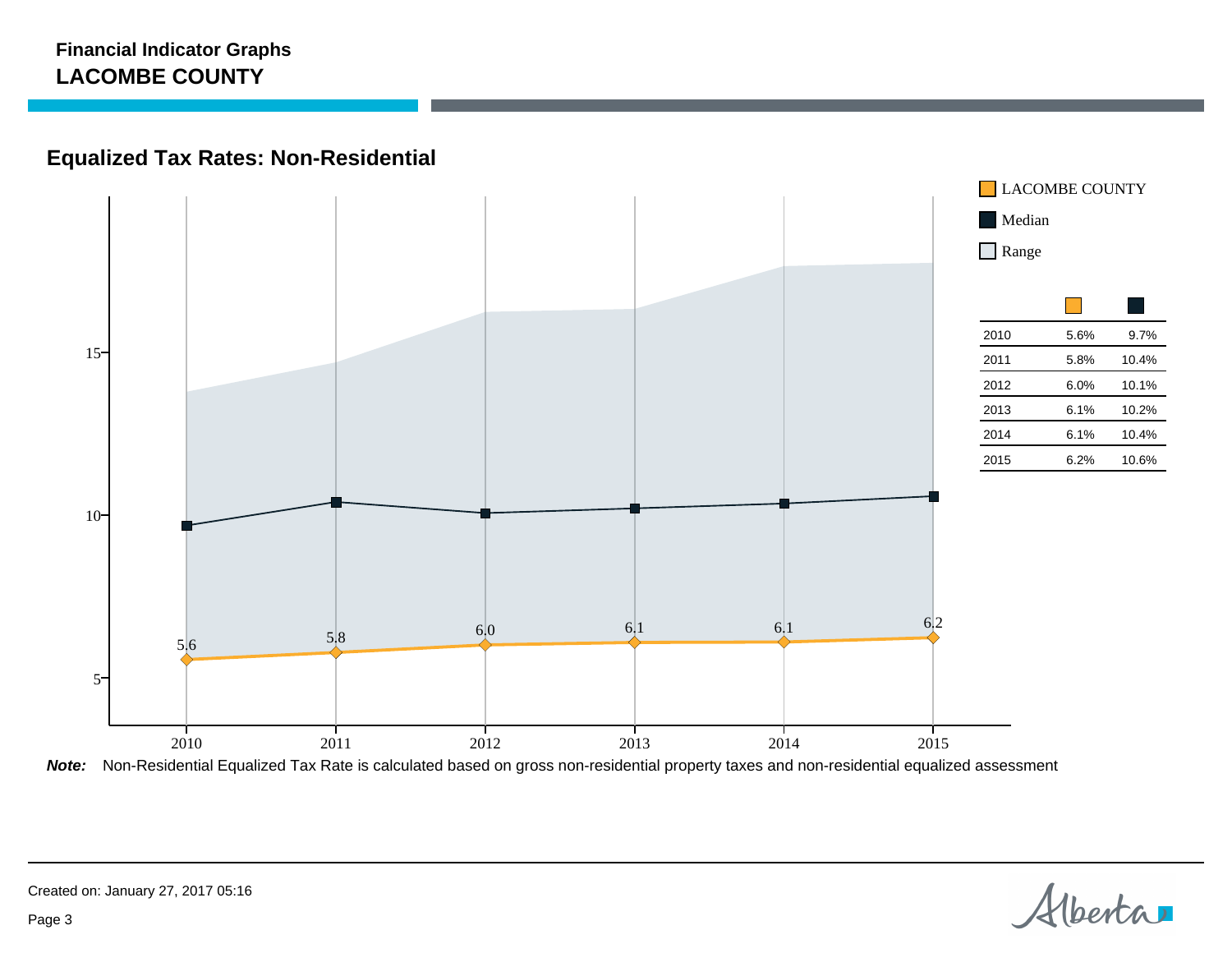## **Total Equalized Assessment Per KM of Roads**



Alberta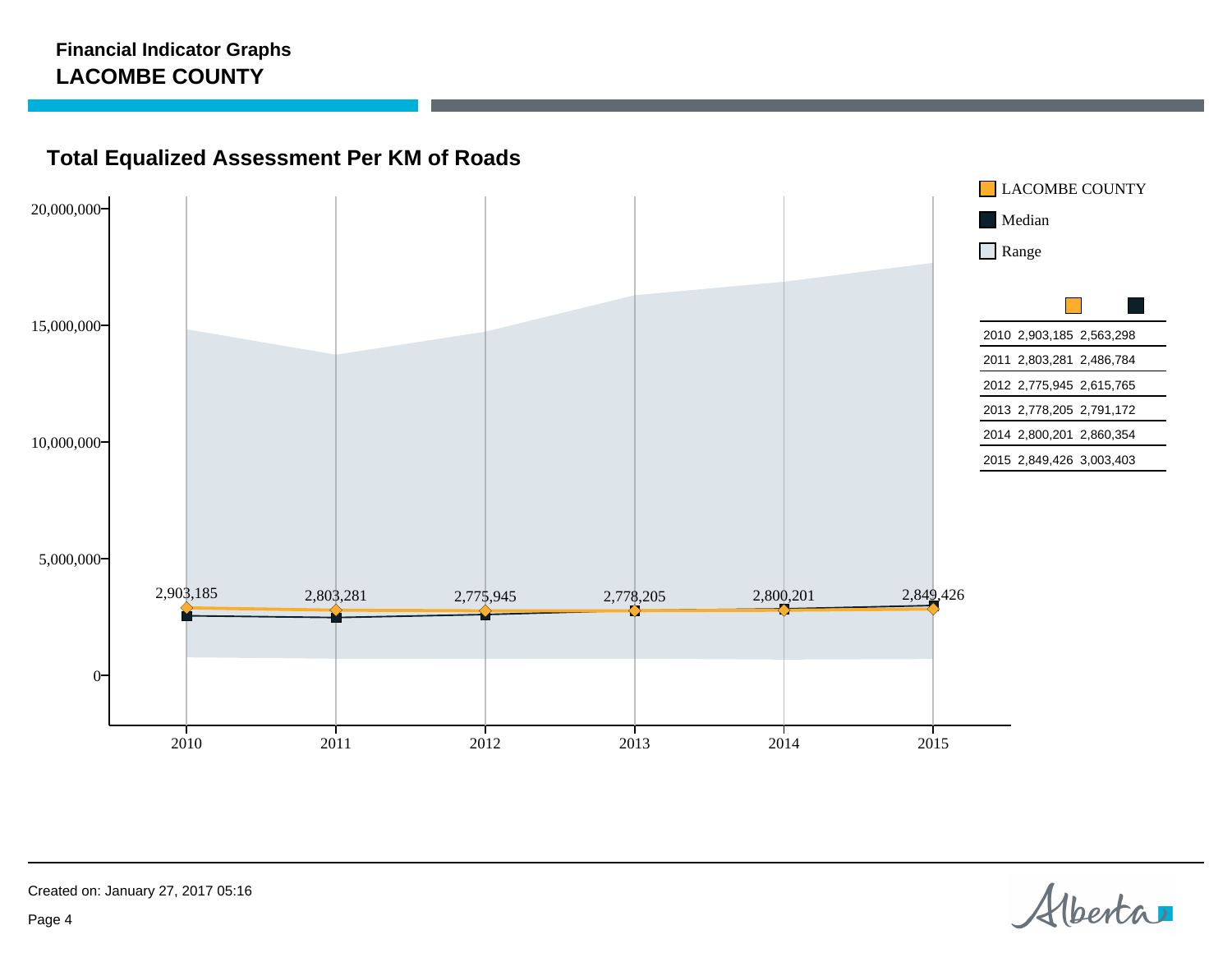## **Non-Residential Assessment as % of Total Equalized Assessment**



Alberta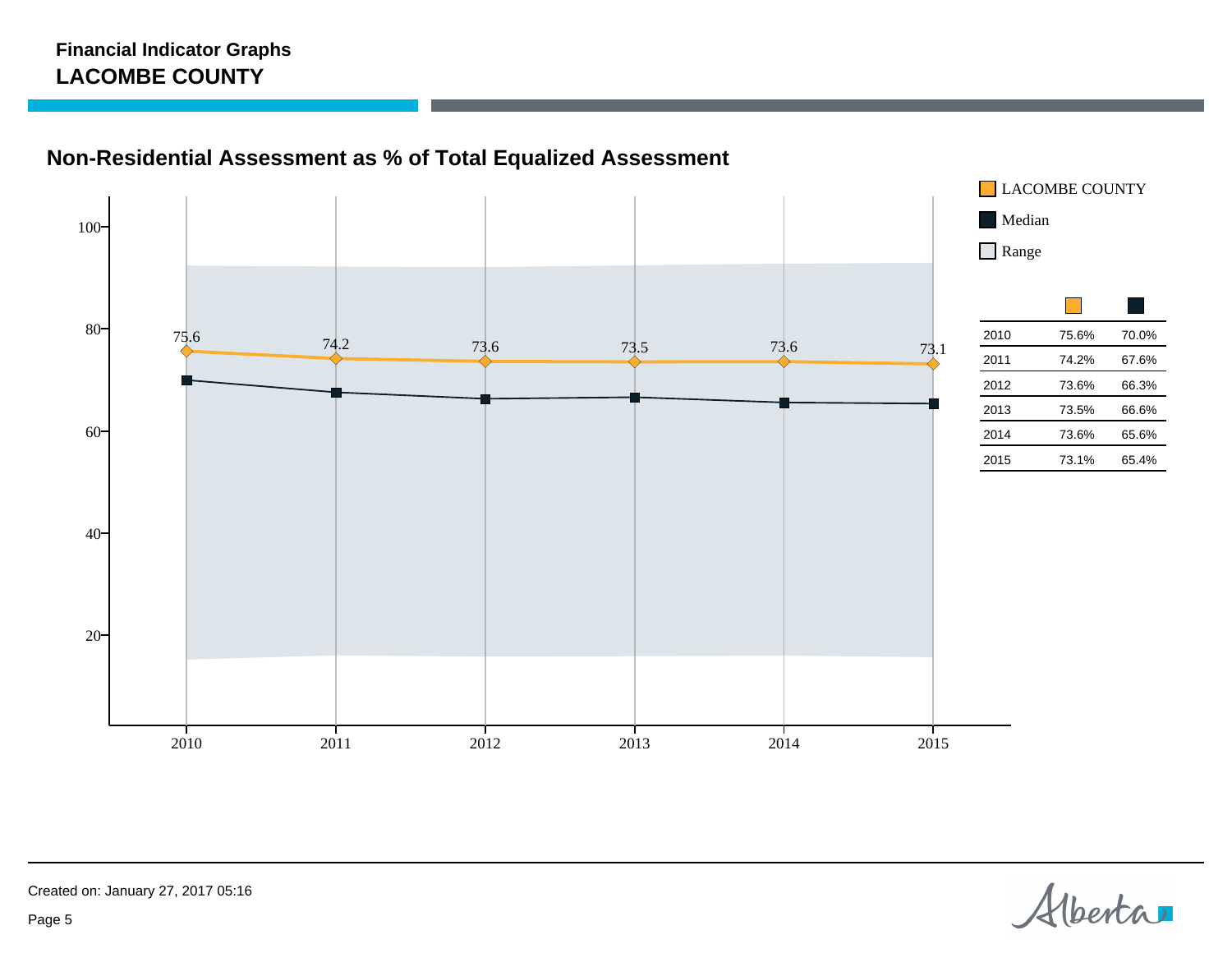**Tax Collection Rates**



**Note:** This indicator reflects the percentage of taxes and grants in place of taxes which are collected by the municipality in the year in which they are levied.

Alberta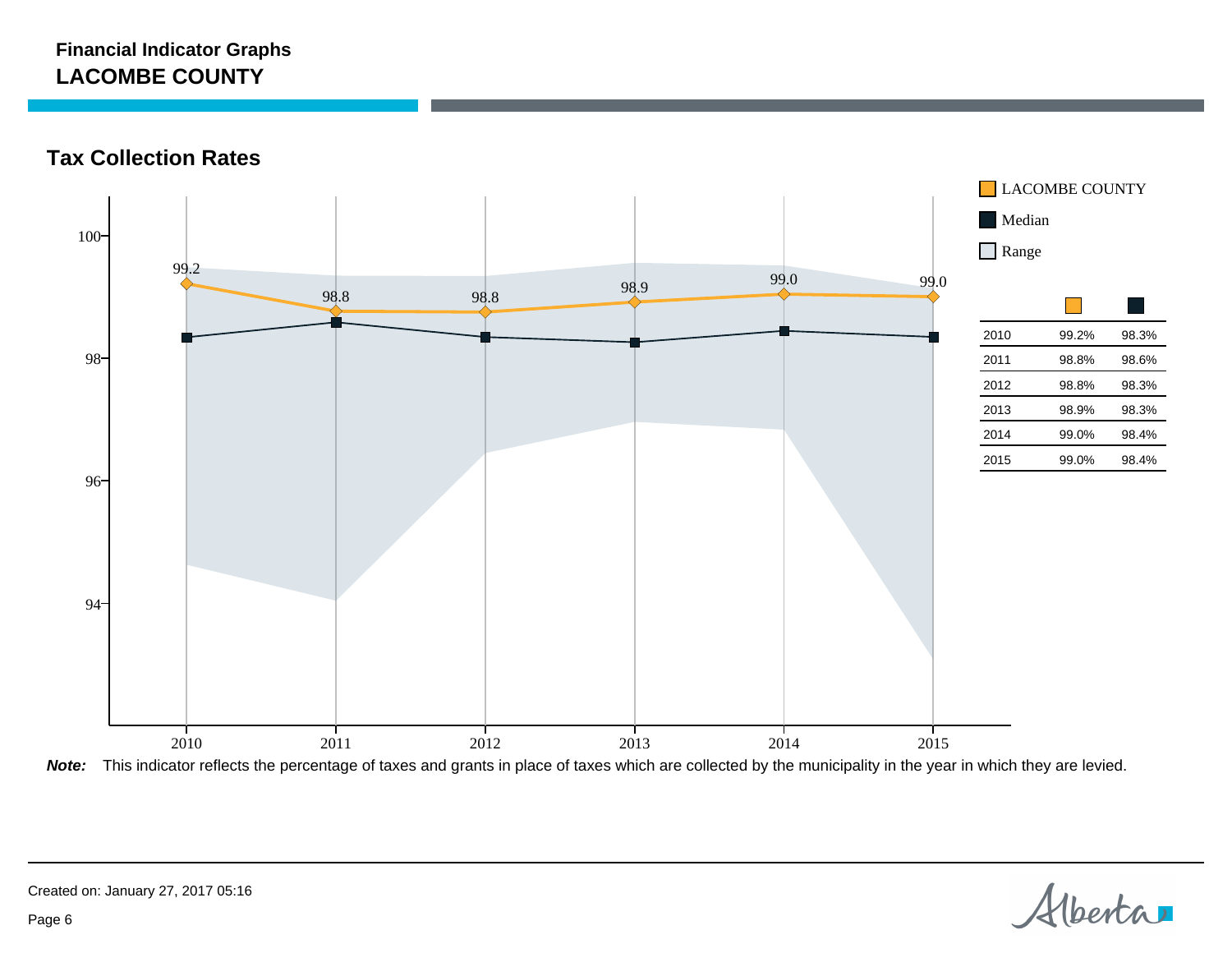**Percent of Debt Limit Used**



**Note:** This graph shows, in percentage terms, the municipality's debt as a percentage of the regulated limit. This is compared to the median for the group of similar municipalities.

Alberta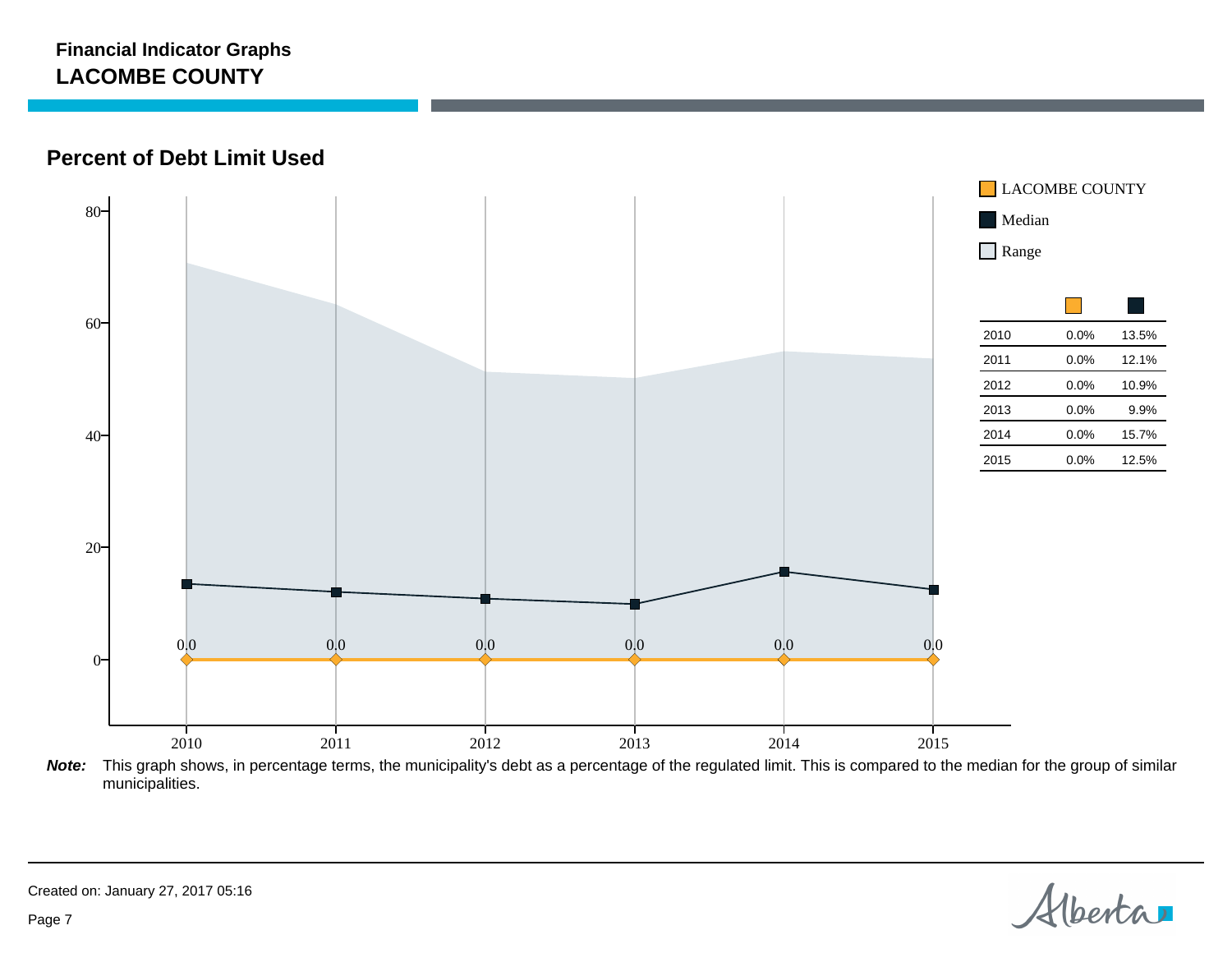#### **Percent of Debt Service Limit Used**



**Note:** This graph shows, in percentage terms, the municipality's current debt servicing requirement relative to the regulated limit. This is compared to the median for the group of similar municipalities.

Alberta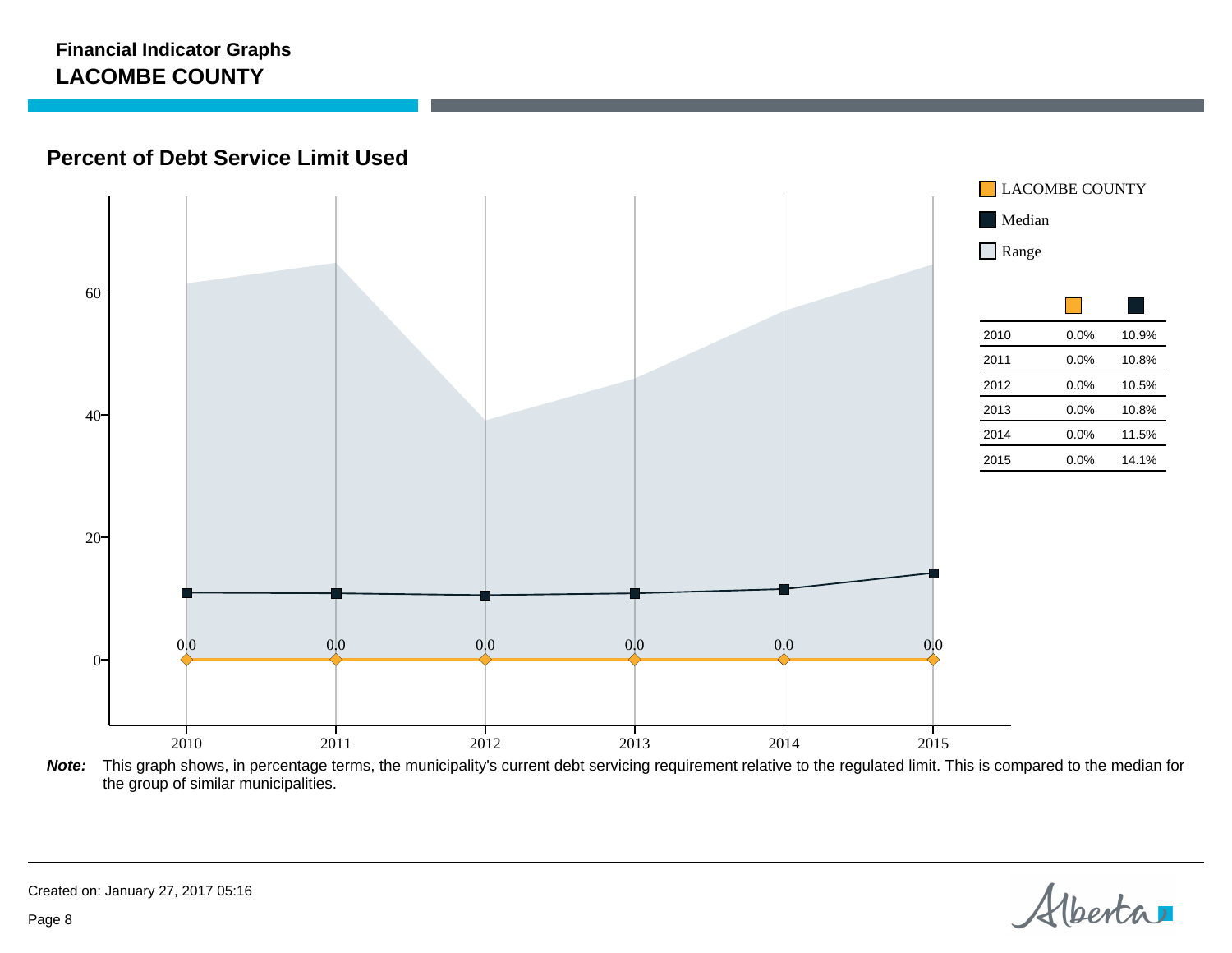## **Long Term Municipal Debt Per Capita**



Alberta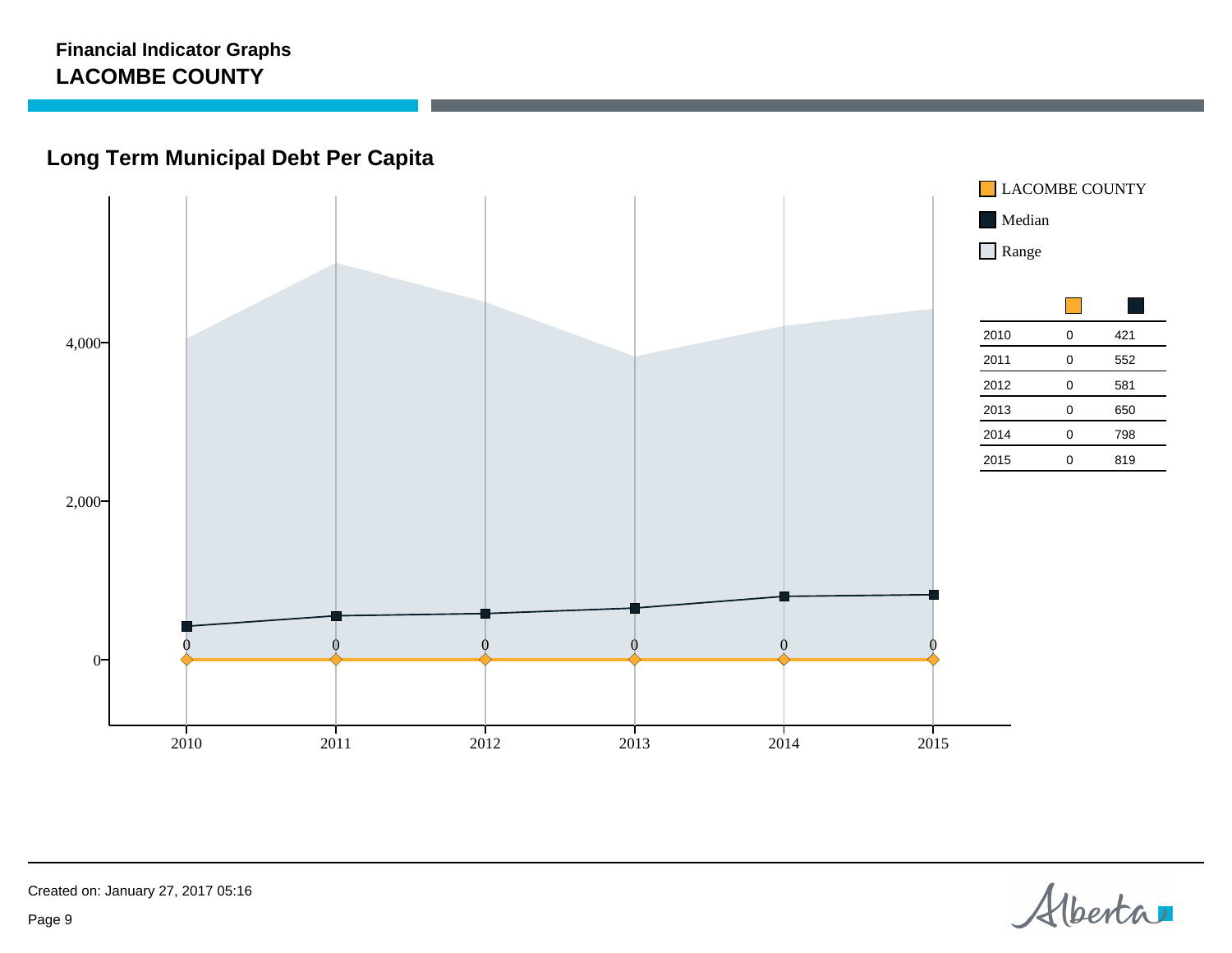## **Revenue Sources Per Capita: Net Municipal Property Taxes**



Alberta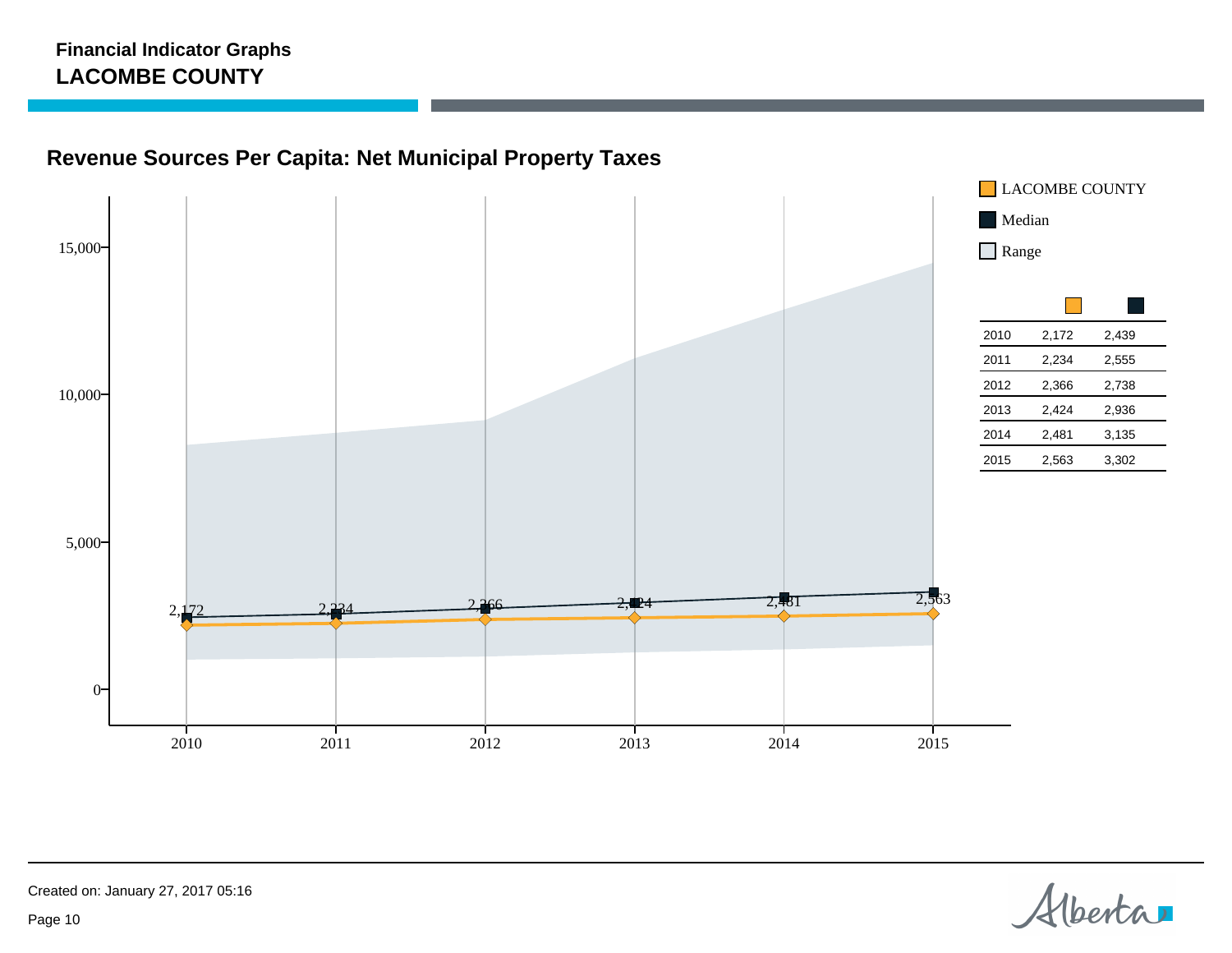## **Revenue Sources Per Capita: Total Grants**



Alberta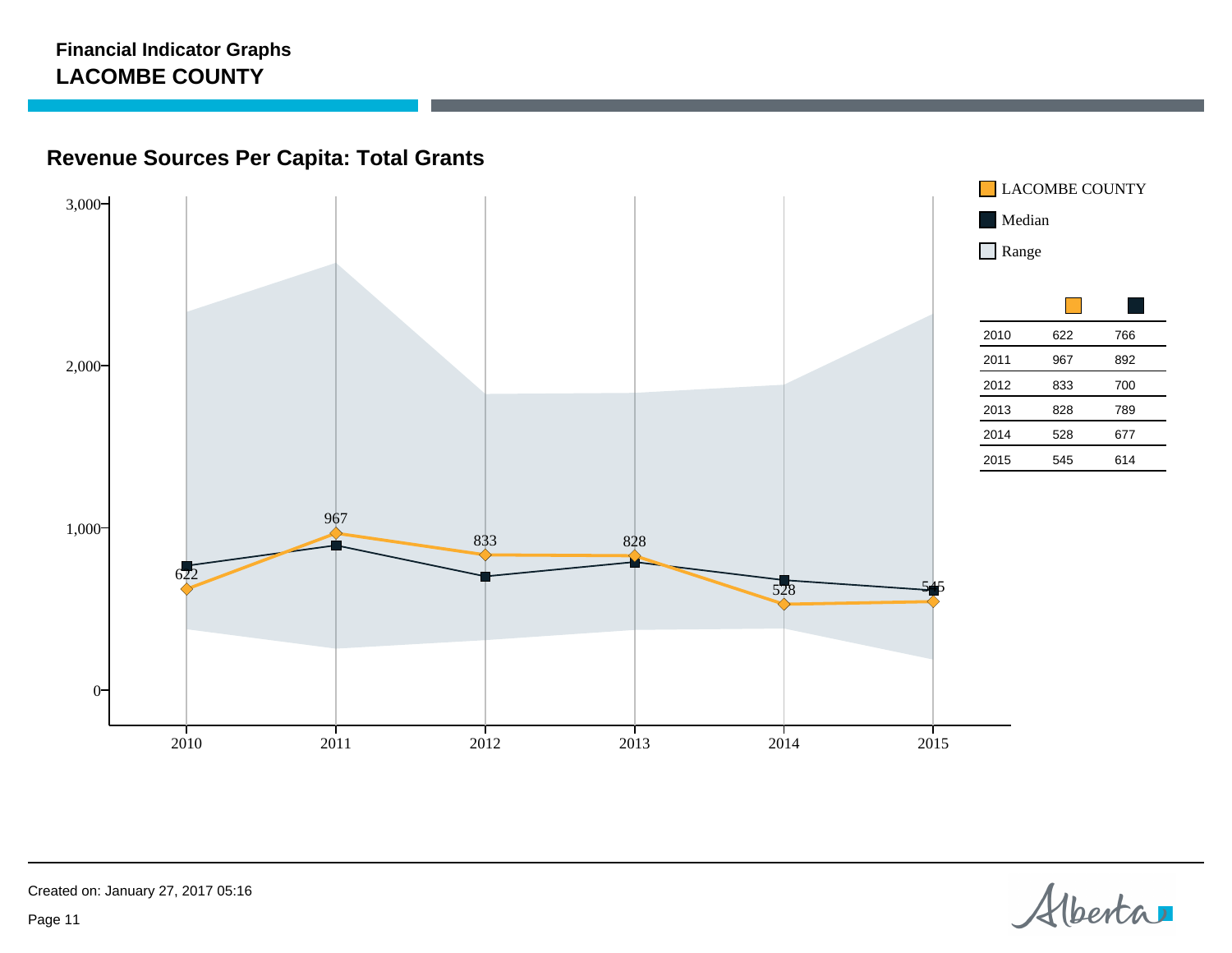## **Revenue Sources Per Capita: Sales and User Charges**



Alberta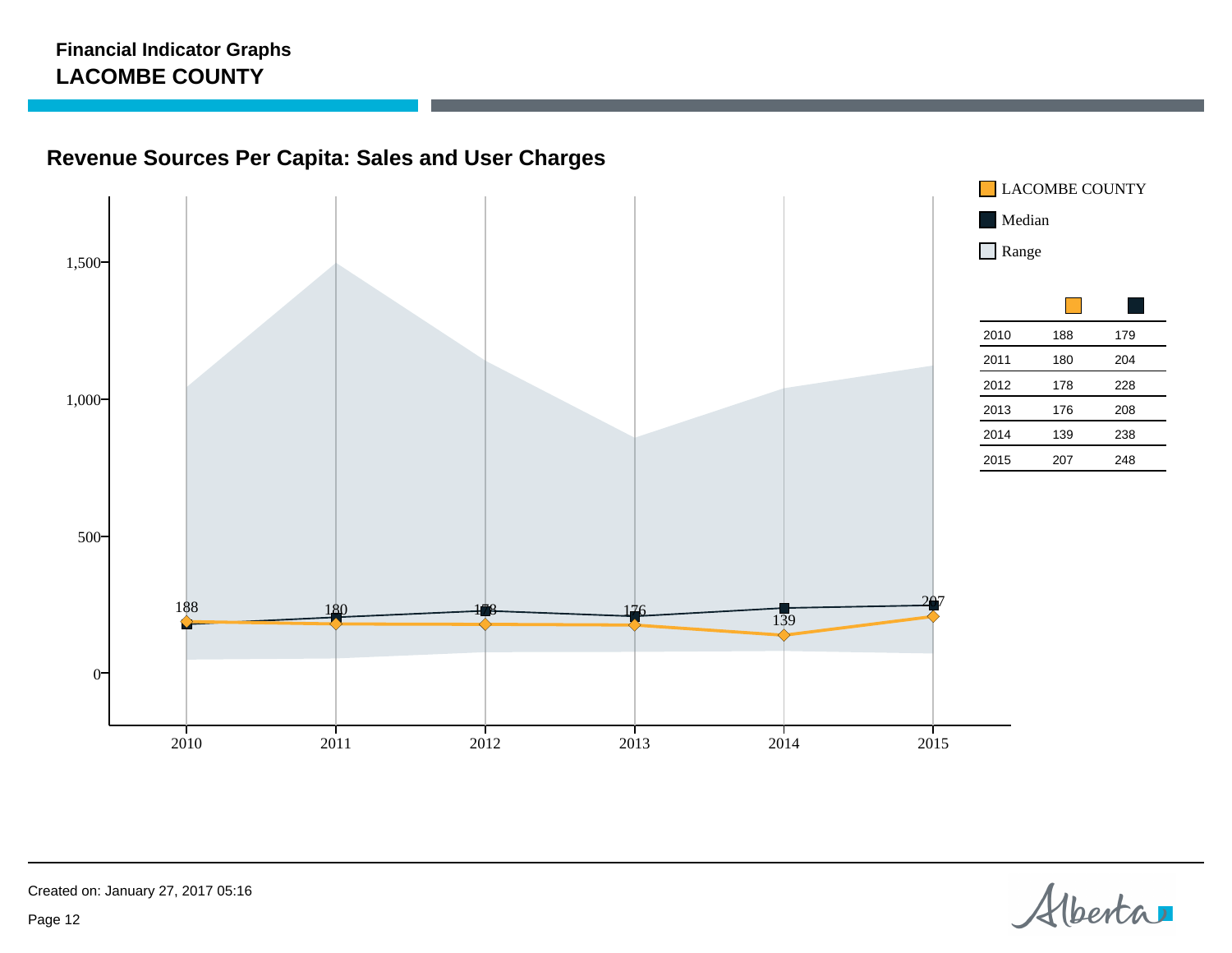## **Major Revenue Sources As % of Total Revenue, 2015**



Alberta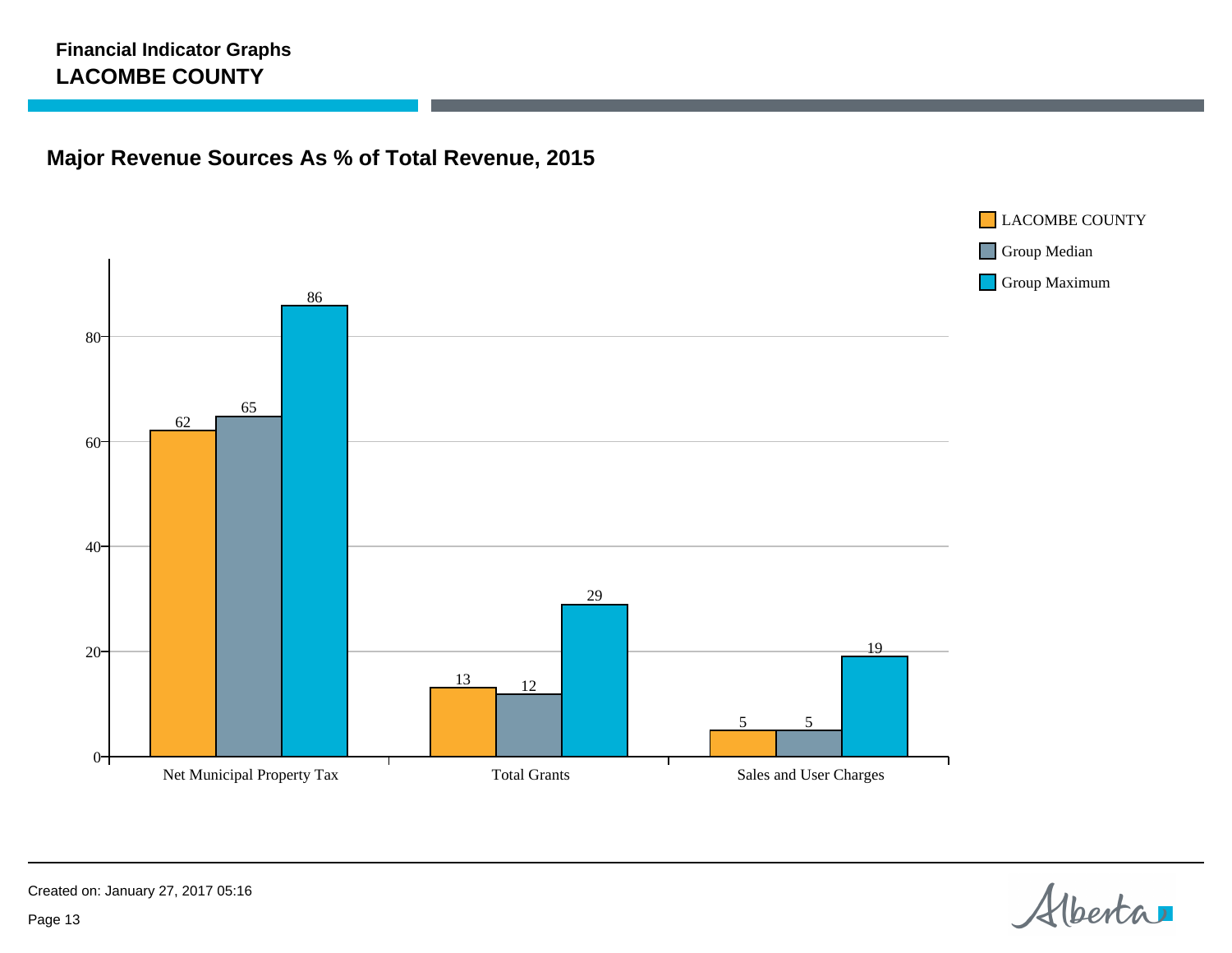## **Major Expenditures Per Capita by Broad Function, 2015**



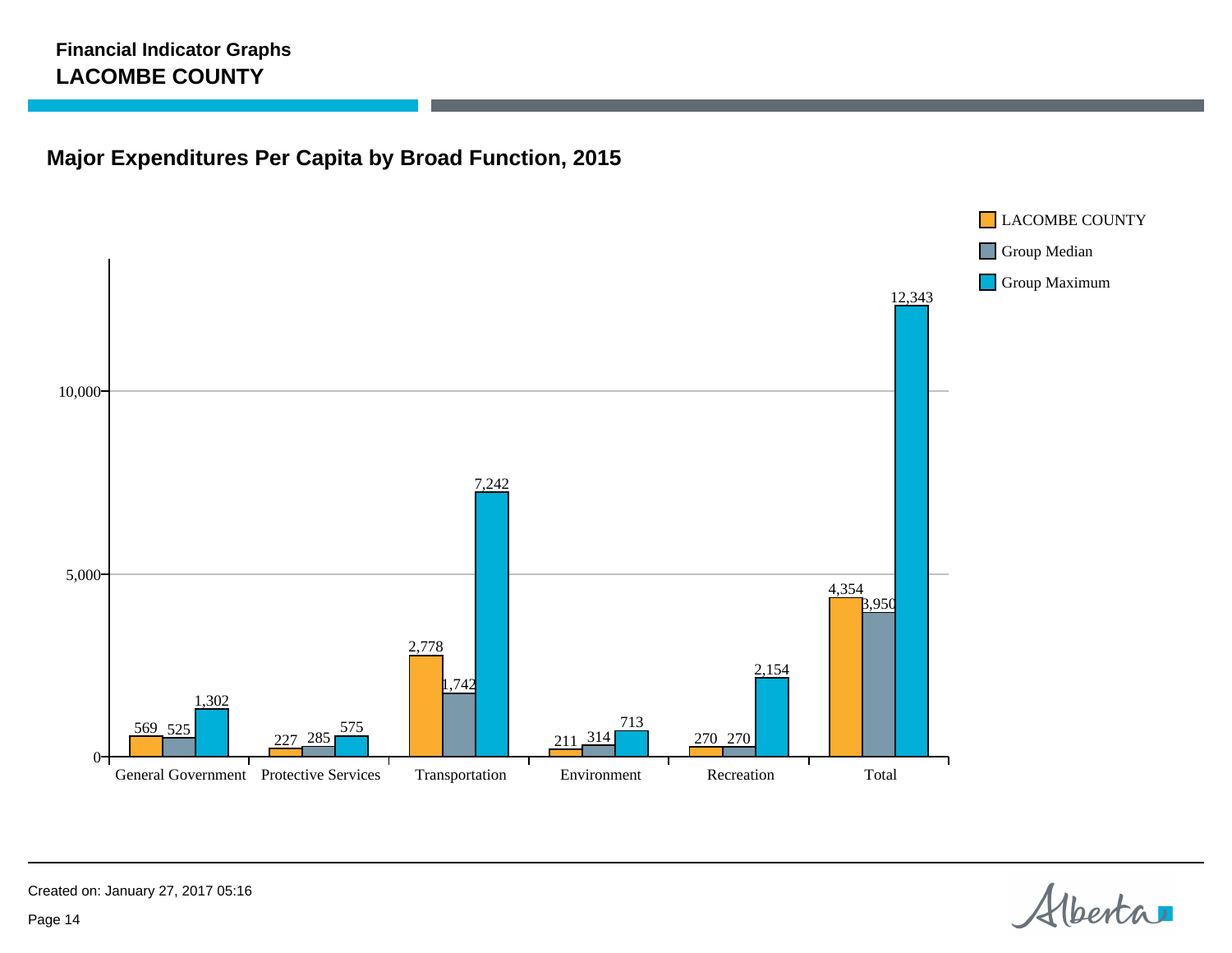## **Major Expenditures Per Capita by Type: Salaries, Wages and Benefits**



Alberta

Created on: January 27, 2017 05:16

Page 15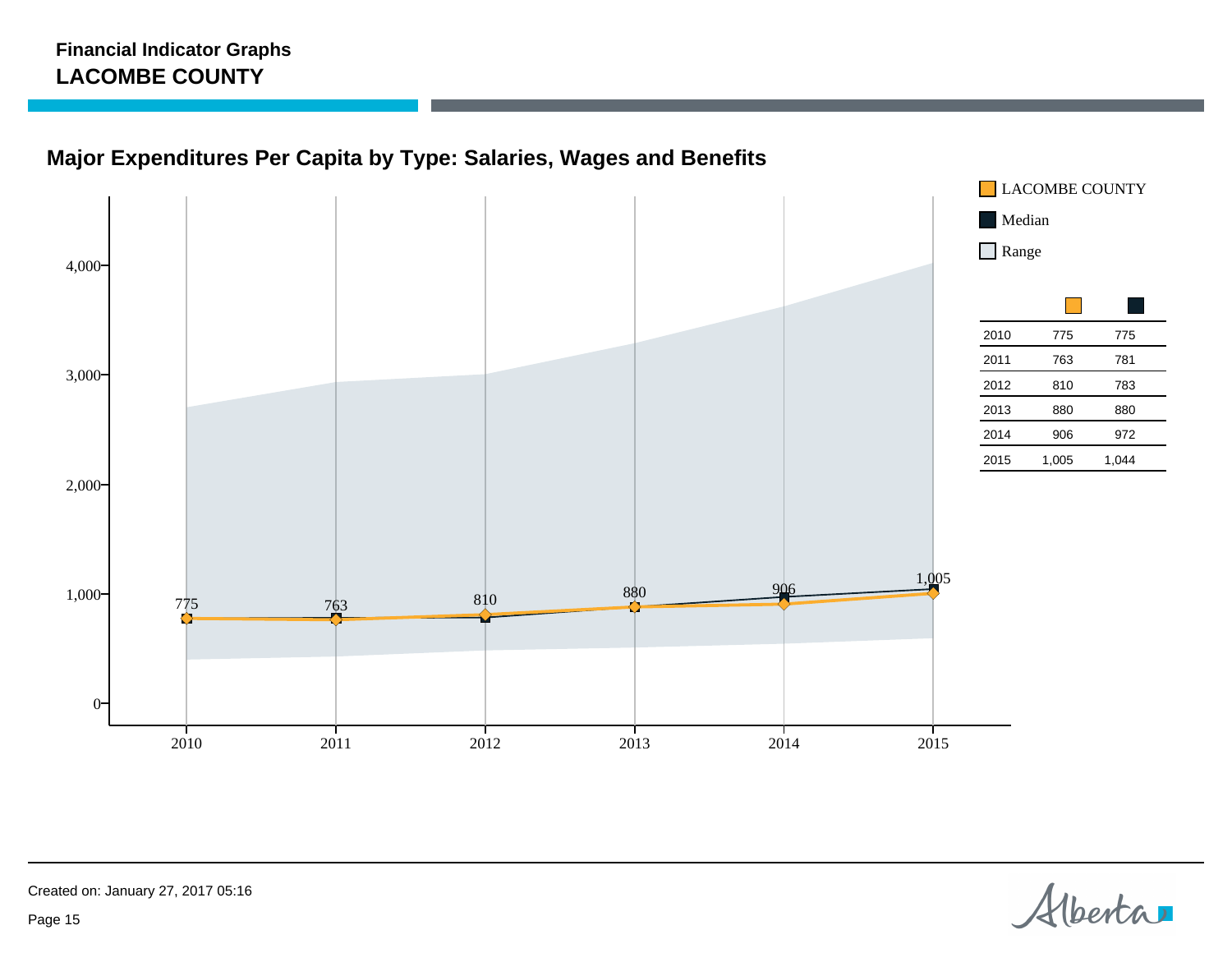## **Major Expenditures Per Capita by Type: Contracted and General Services**



Alberta

Created on: January 27, 2017 05:16

Page 16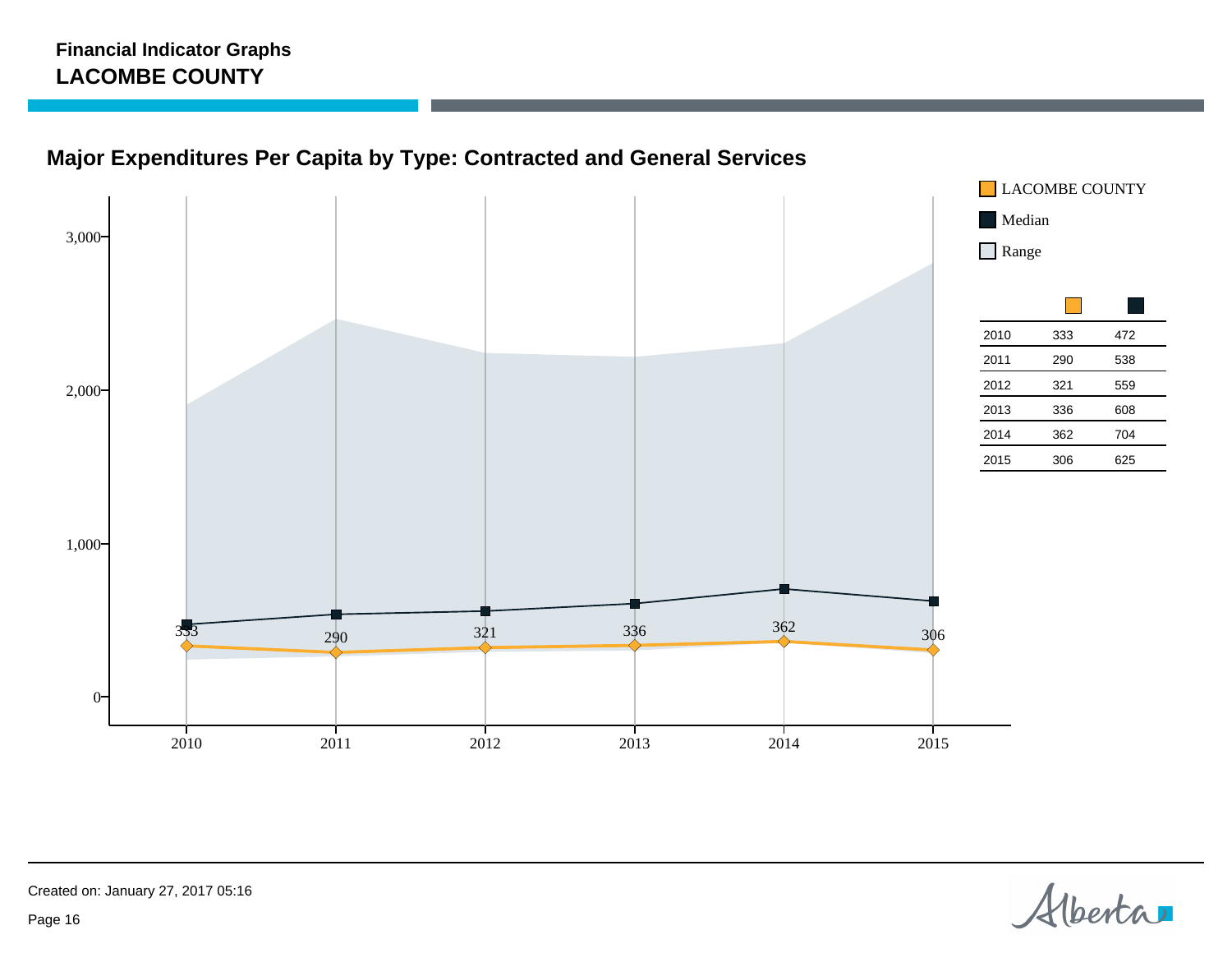



Alberta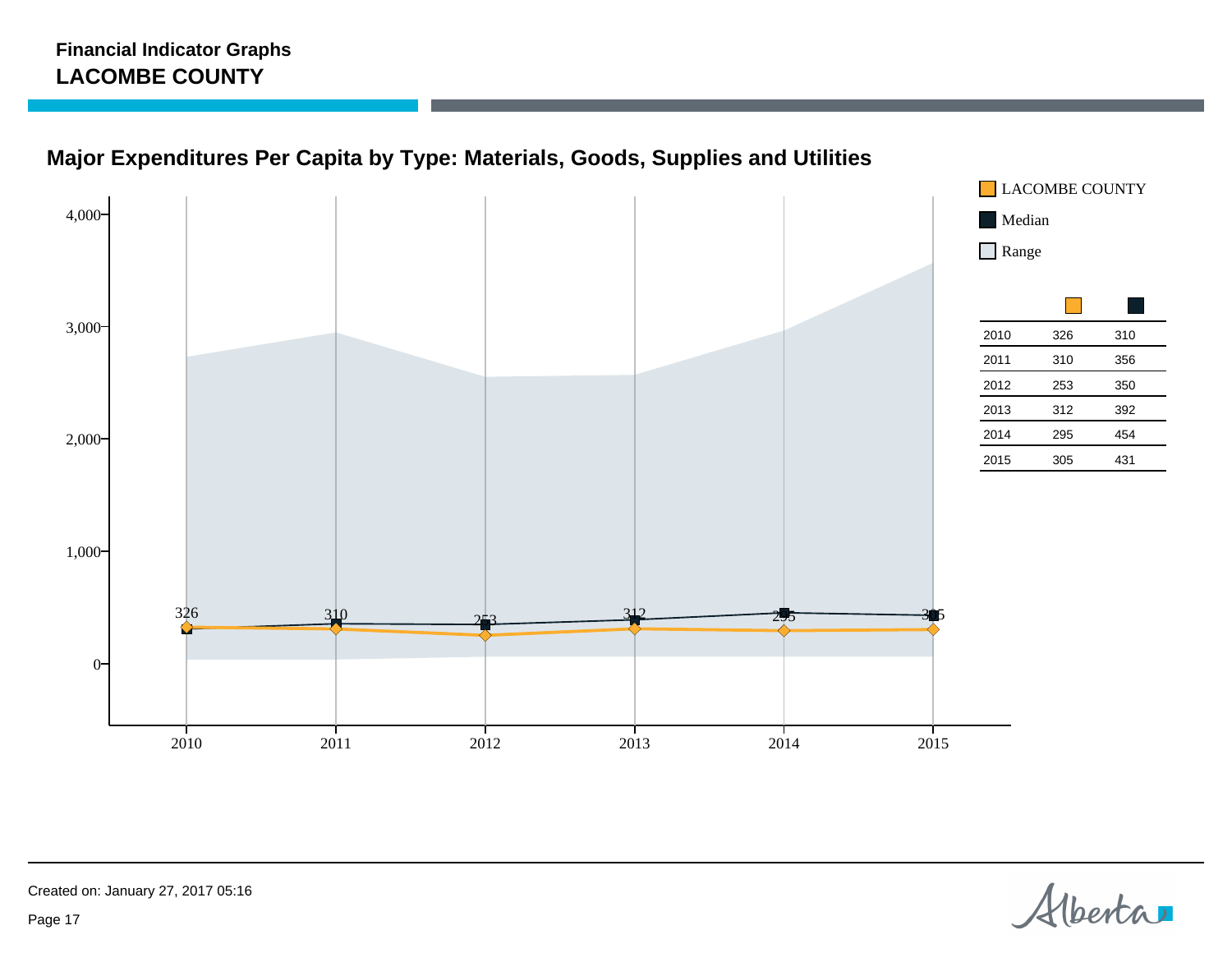# **Major Expenditures Per Capita by Type: Interest and Banking**



Alberta

Created on: January 27, 2017 05:16

Page 18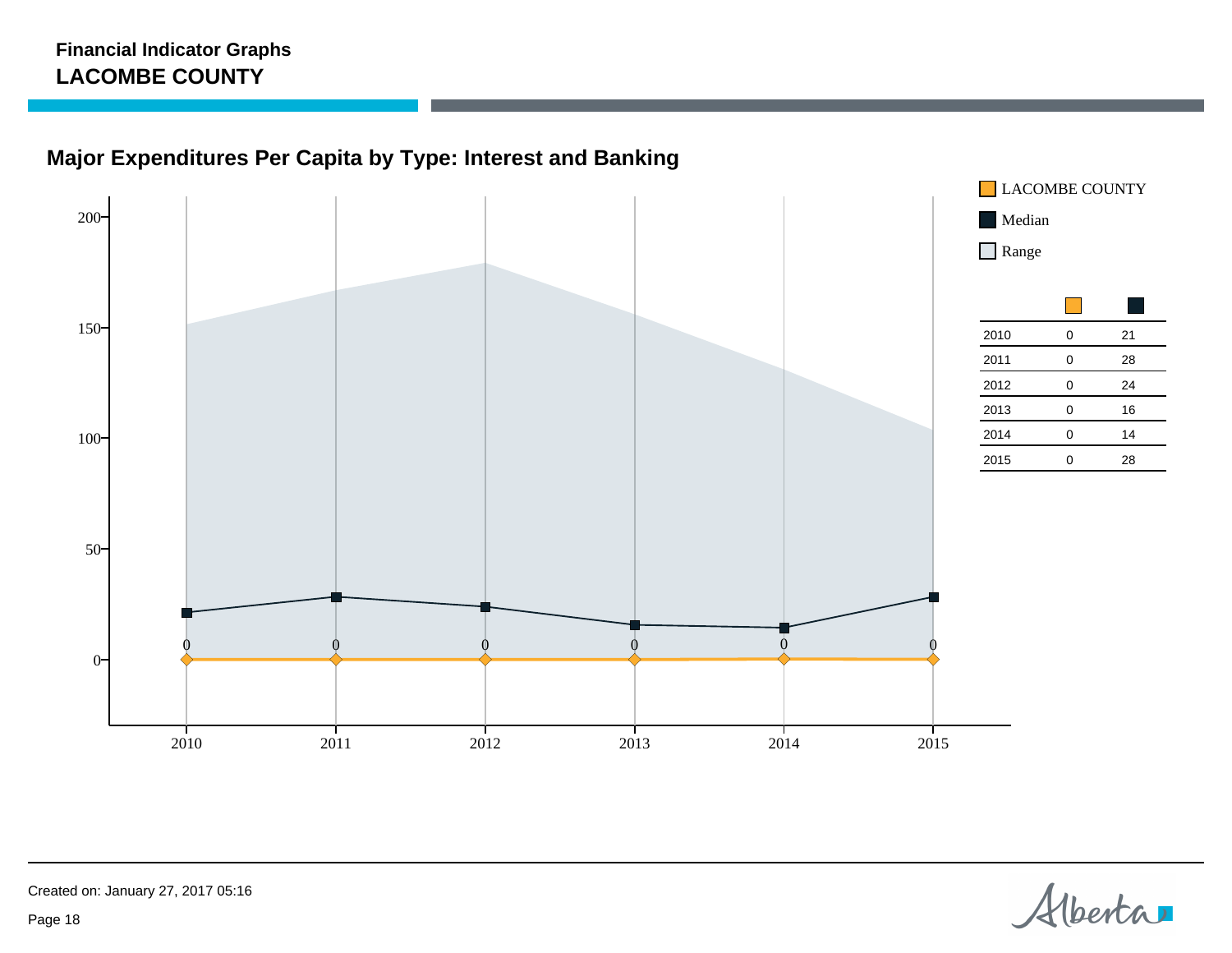## **Major Expenditures Per Capita by Type: Amortization of Tangible Capital Assets**



Alberta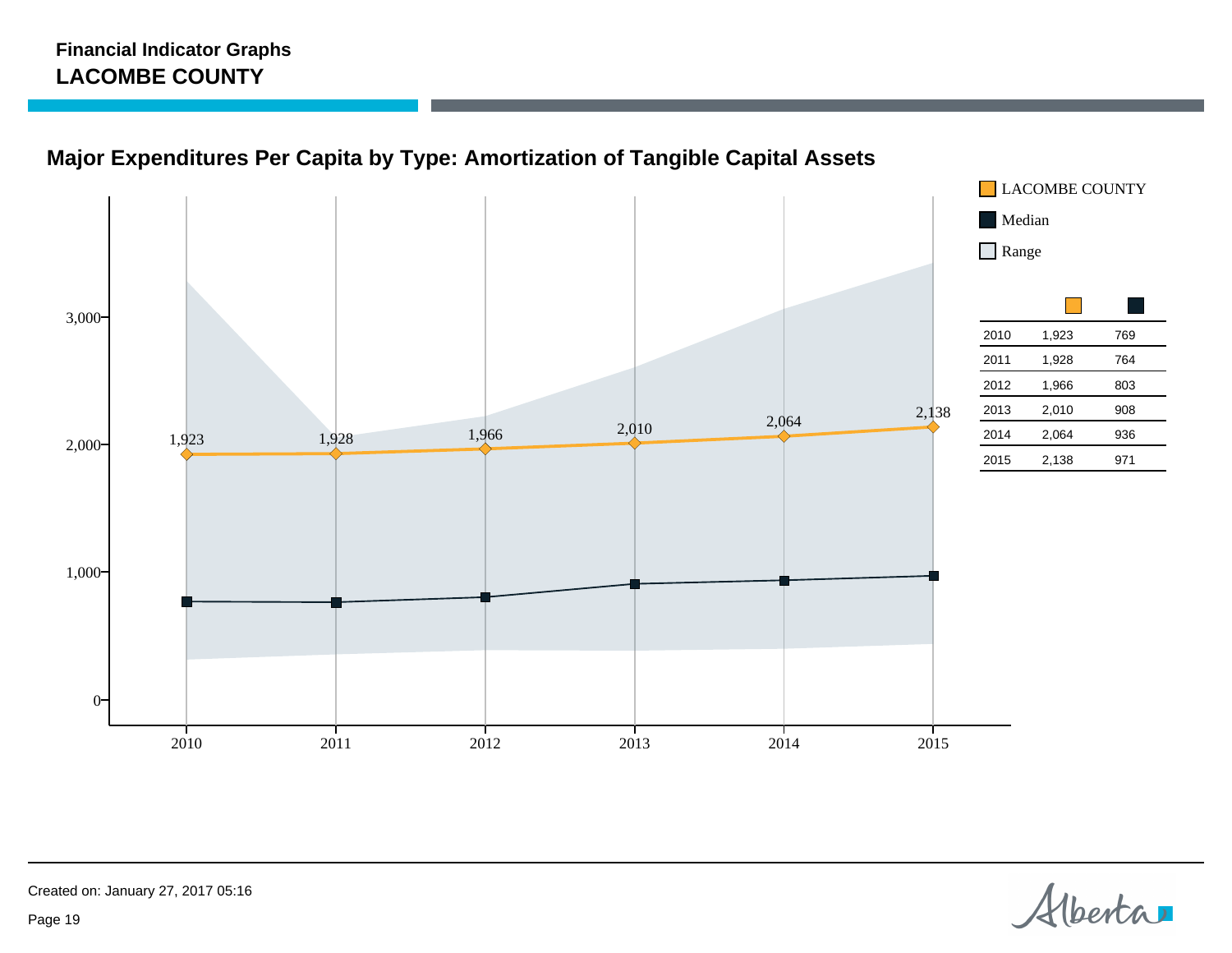**Net Book Value as % of Total Capital Property Costs**



Alberta

Created on: January 27, 2017 05:16

Page 20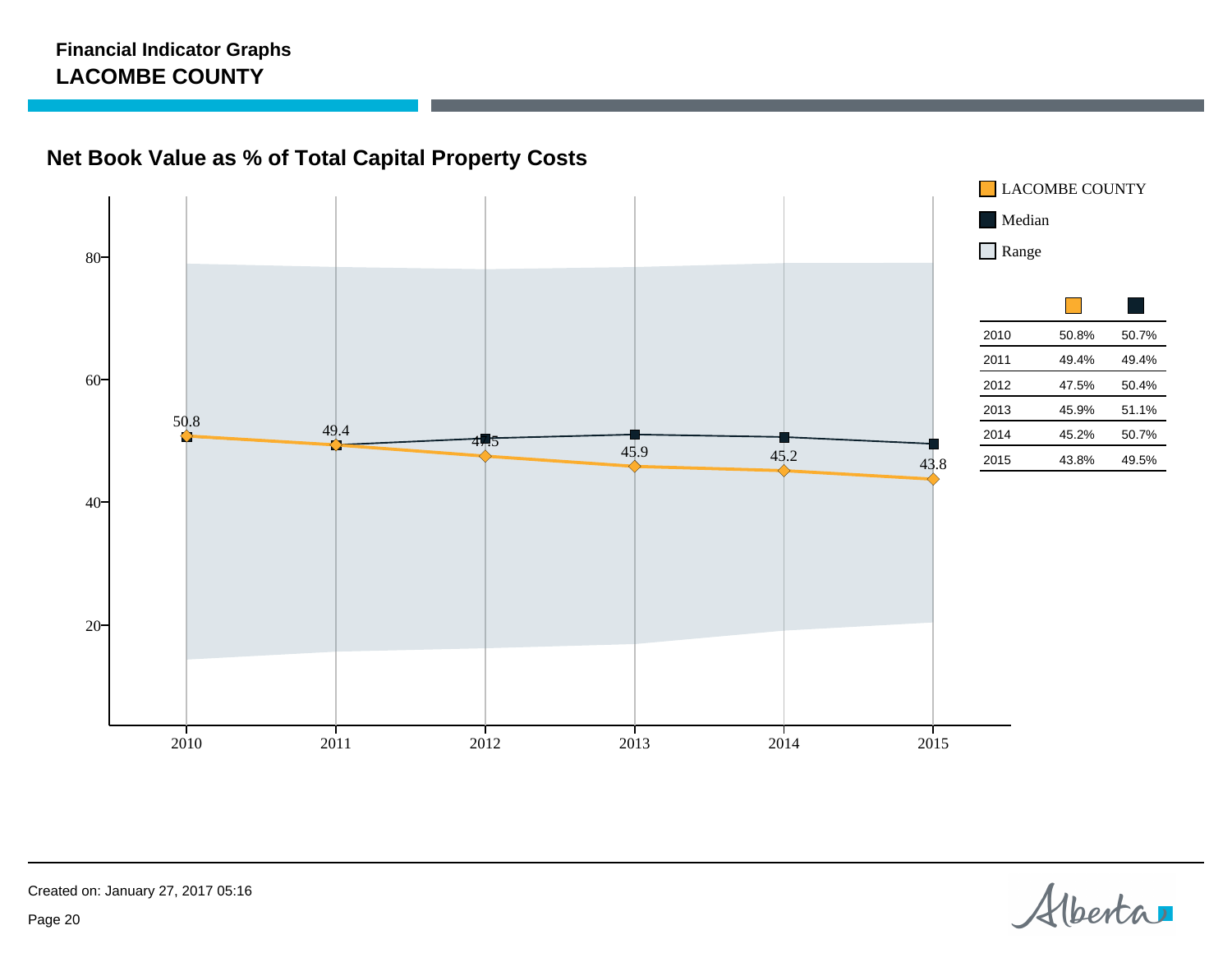## **Accumulated Surplus Categories as % of Total, 2015**



Alberta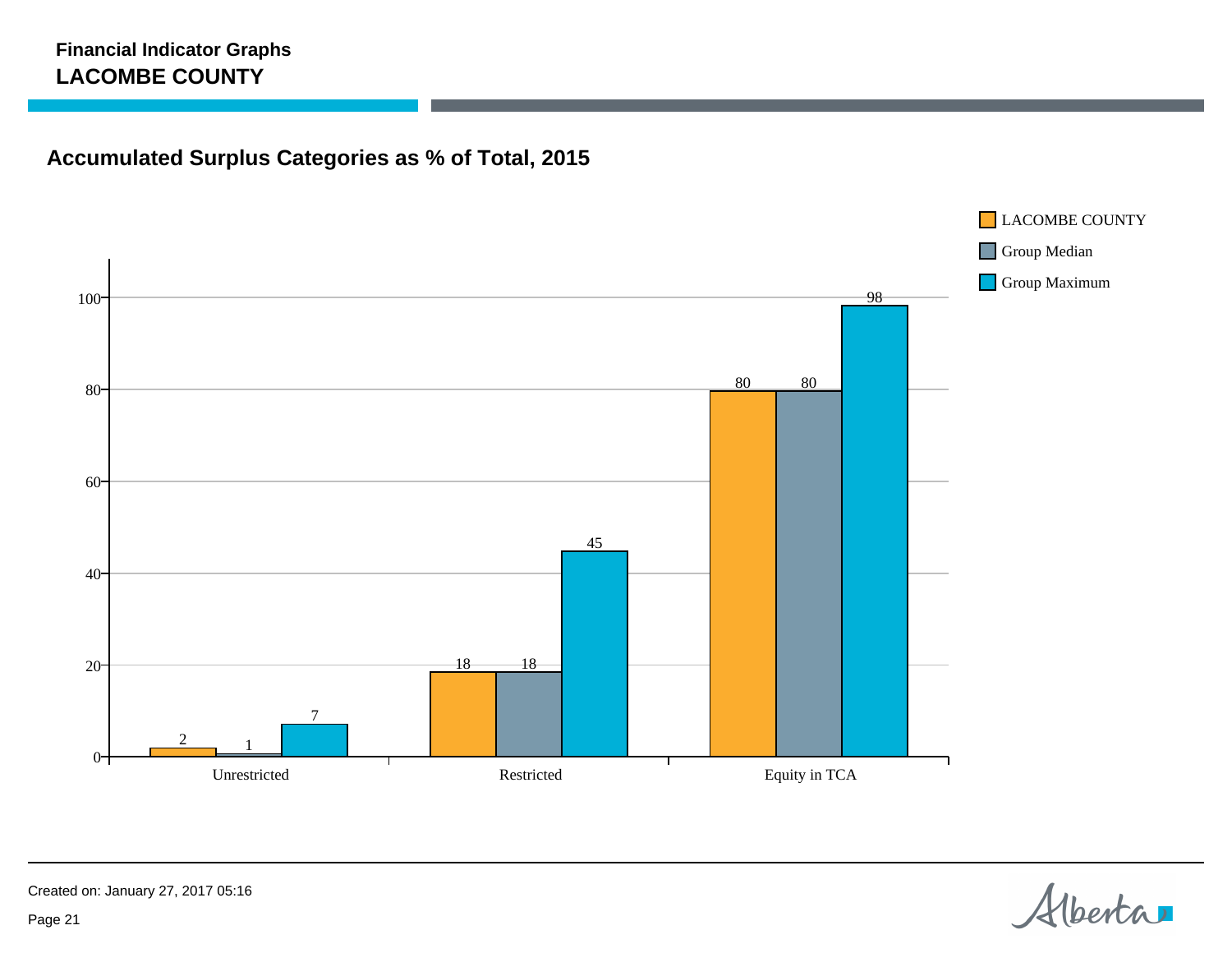## **Accumulated Surplus Per Capita, 2015**



Alberta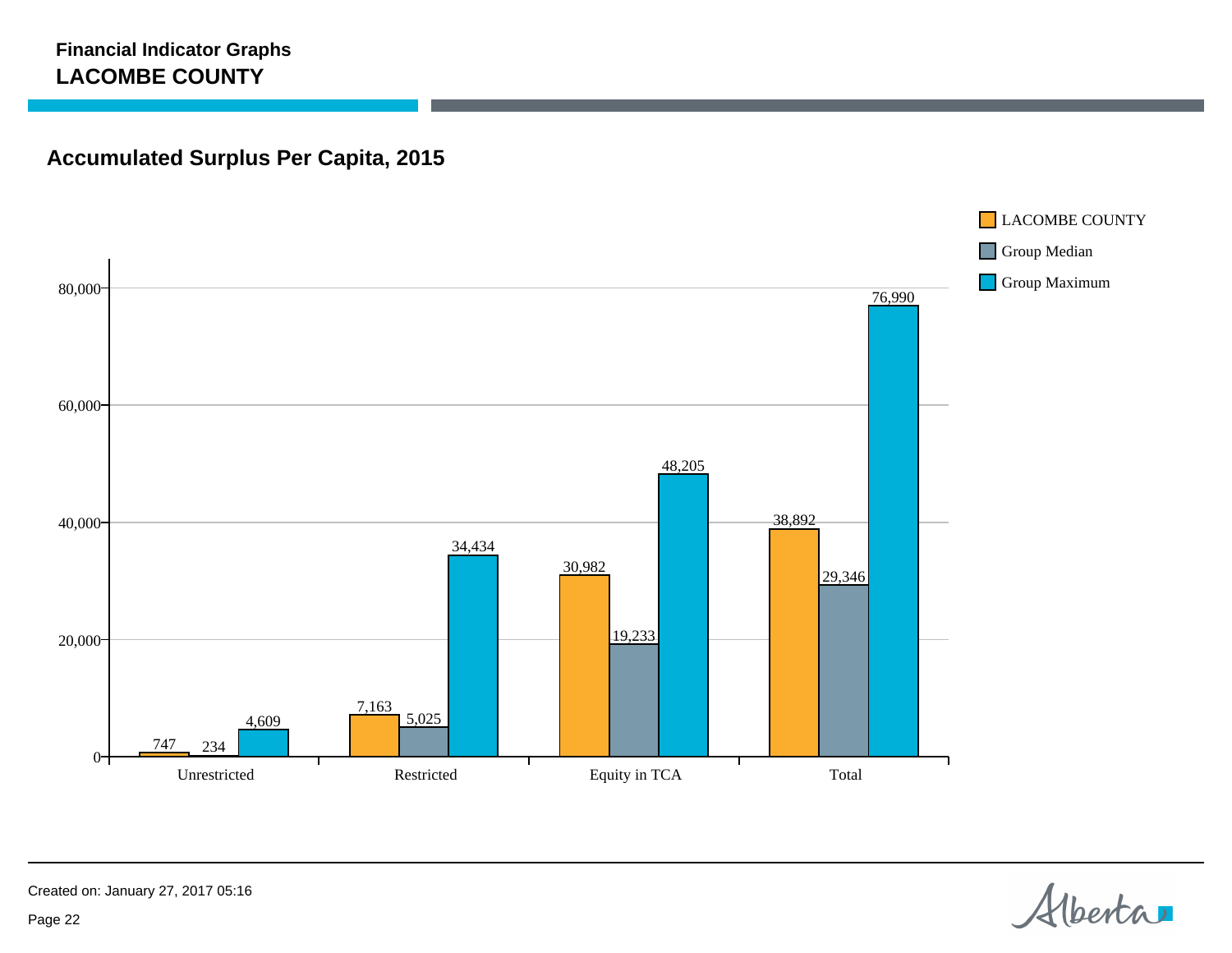**Ratio of Current Assets to Liabilities**



Note: The current ratio calculation measures ability to meet short-term obligations with existing liquid assets. "Current Assets" are those which are liquid in nature (cash or an asset which can be easily converted to cash). Inventory is excluded from the calculation. "Current Liabilities" are generally obligations coming due within the next fiscal year. The ratio is shown in the centre of the column. A ratio greater than one indicates the degree to which current assets exceed current liabilities; a ratio smaller

Alberta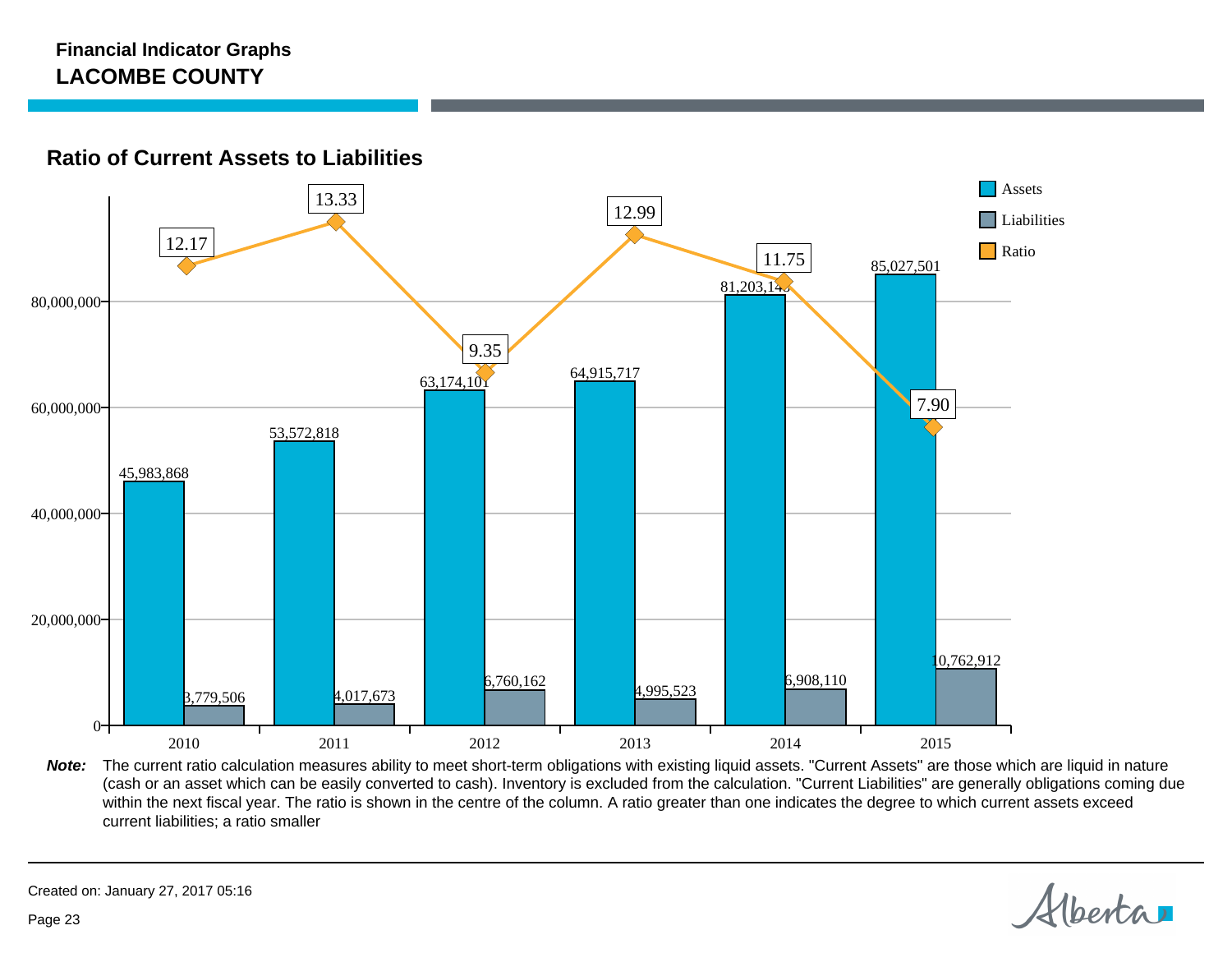

### **Total Equalized Assessment (in Millions)**

Alberta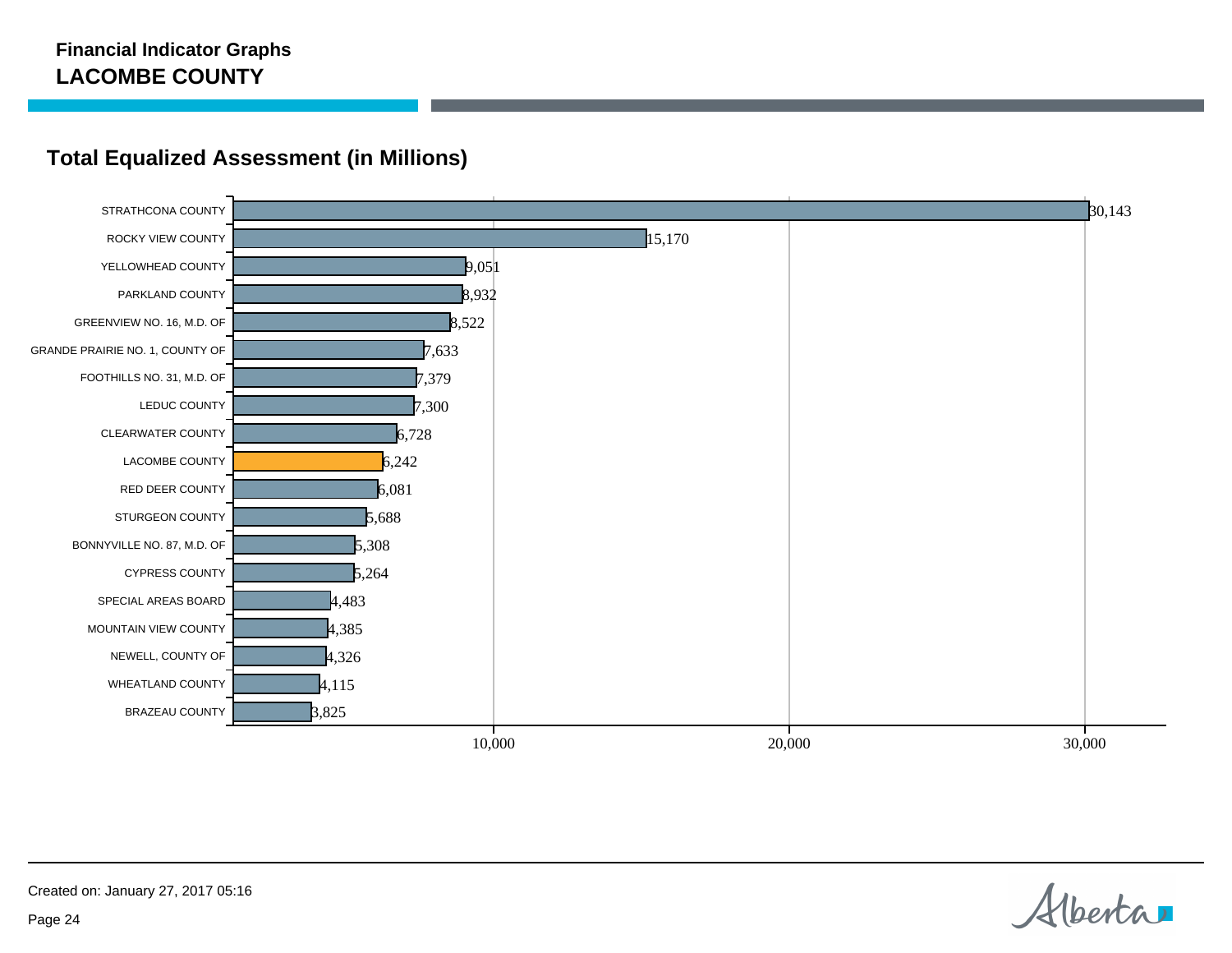### **Group Population**



Alberta